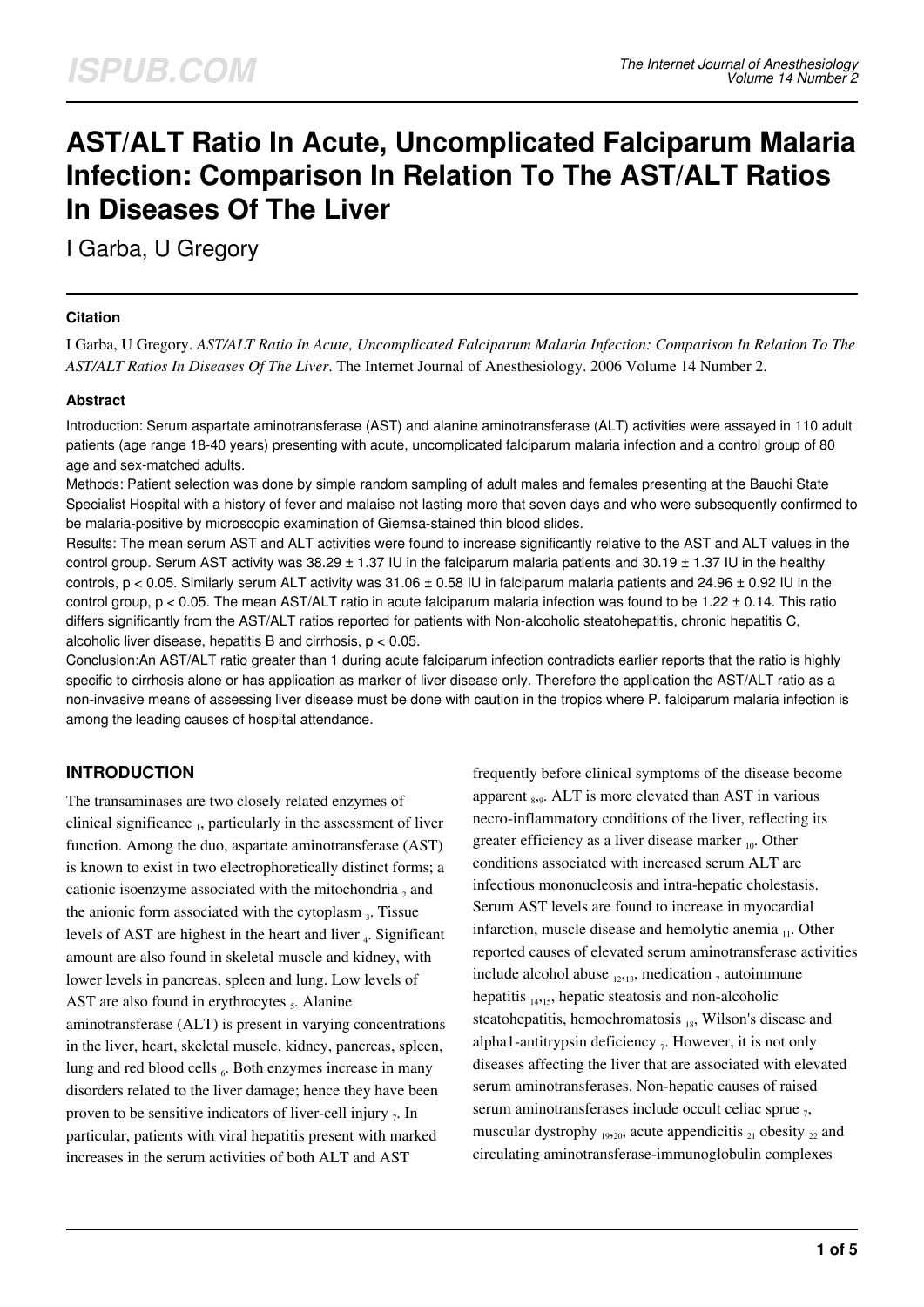(macro-enzymes)  $_{23}$ . Because of their usefulness as serum markers of liver diseases, the AST/ALT ratio has been postulated to be good indicators of hepatic diseases in adults  $_{2425}$ . In particular, the AST/ALT ratio has been used to distinguish cirrhotic from non-cirrhotic patients  $_{26}$  and patients with non-alcoholic steatohepatitis from those with alcoholic liver disease  $_{17}$ . In this study we assayed for the serum activities of both AST and ALT in adult presenting with acute P. falciparum malaria infection and compared the AST/ALT ratio obtained with the AST/ALT ratios reported for other diseases. The aim was to assess if the predictive and differential diagnostic value of this ratio is unique only to the diseases of the liver.

# **SUBJECTS AND METHODS**

Study Locale: The southern and northern limits of Bauchi State where the study was conducted are demarcated by latitudes 9°30' North and 10°30' North respectively. Its Western and Eastern limits are bounded by longitudes 8°45' East and 11°0' East respectively. Two thirds of the land area is in the south of latitude 11°15'. Mean daily temperature in August, the month in which the study was conducted is 29.2° C and a humidity range of 68 %. August is the month of year where the incidence of falciparum malaria endemicity is at its highest peak because the highest average rainfall occurs in that month.

Patients and Study Design: Patient selection and prequalification was done by simple random sampling of individuals presenting at the Bauchi Specialist Hospital Outpatient Department with a history of fever and malaise within a period of 1-8 days, and who were confirmed to be infected with the falciparum malaria parasite by microscopic examination of Giemsa stained thin blood slides. Based on the following selection criteria, only 111 patients were found to be qualified for participation in the study. The age of patients is within the range of 18 – 40 years.

Patient Selection Criteria: Patients whose case history showed a concomitant presentation with the following conditions: Anemia, liver cirrhosis, hepatitis and other liver diseases, alcoholism and kidney disorders and those with a body-mass index > 25 were excluded from this study. Similarly patients on self-medication with any antimalarial drug prior to presentation were also excluded from the study.

Controls: For comparative purposes, a control group of 48 healthy adults (age interval,  $18 - 40$  years) were also enrolled in the study.

Serum: Venous blood (5 ml) was obtained from each of the patients by venepuncture of the antecubital vein using a sterile needle and syringe between the hours of  $9 - 11.00$  am local time. The blood samples were then transferred into clean, sterile centrifuge tubes and allowed to clot. Each clotted sample was centrifuged at 3000g for 10 minutes to obtain the sera. Enzyme assay was carried out within 24 hours of collection.

Enzyme assays: Serum AST and ALT activities were assayed according to the method described in Stoeve and Makarova  $_{27}$ . All the reagents used in the work were of analaR grade.

Data analysis: Data was analyzed using the Openstat4 statistical software (Version 6, mod 3). The difference between the mean serum AST and ALT activities in healthy controls and infected adult falciparum malaria patients was analyzed using the Student's t-test for correlated samples. The difference between AST/ALT ratios in acute falciparum malaria infection and other diseases were analyzed using the Student's t-test for independent samples. p values < 0.05 were considered significant.

Ethics: This work was conducted in accordance with the following ethical declarations: World Medical Association's Declaration of Helsinki  $_{28}$ , APA Ethical Principles in the Conduct of Research with Human Participants  $_{29}$ , World Medical Association's Declaration of Lisbon on the Rights of the Patient  $_{30}$  and CIOMS / WHO International Guidelines for the Conduct of Research Involving Human Subjects  $_{31}$ .

# **RESULTS**

## **Figure 1**

Table 1: AST and ALT activities in adult malaria patients and control (IU).

| Patients                                                      | Control                                                                                                      |
|---------------------------------------------------------------|--------------------------------------------------------------------------------------------------------------|
|                                                               |                                                                                                              |
| $31.06 \pm 0.56$ <sup>a</sup>                                 | $24.96 +$                                                                                                    |
|                                                               | $30.19 +$                                                                                                    |
|                                                               |                                                                                                              |
| 1.23                                                          | 1.21                                                                                                         |
| % increase in serum ALT activity relative to controls = 20.43 |                                                                                                              |
| % increase in serum AST activity relative to controls = 26.83 |                                                                                                              |
|                                                               | $38.29 \pm 1.37$ <sup>b</sup><br>Values with the came cuneractint on a row differ cionificantly at n z 0.05. |

Values with the same superscript on a row differ significantly at  $p < 0.05$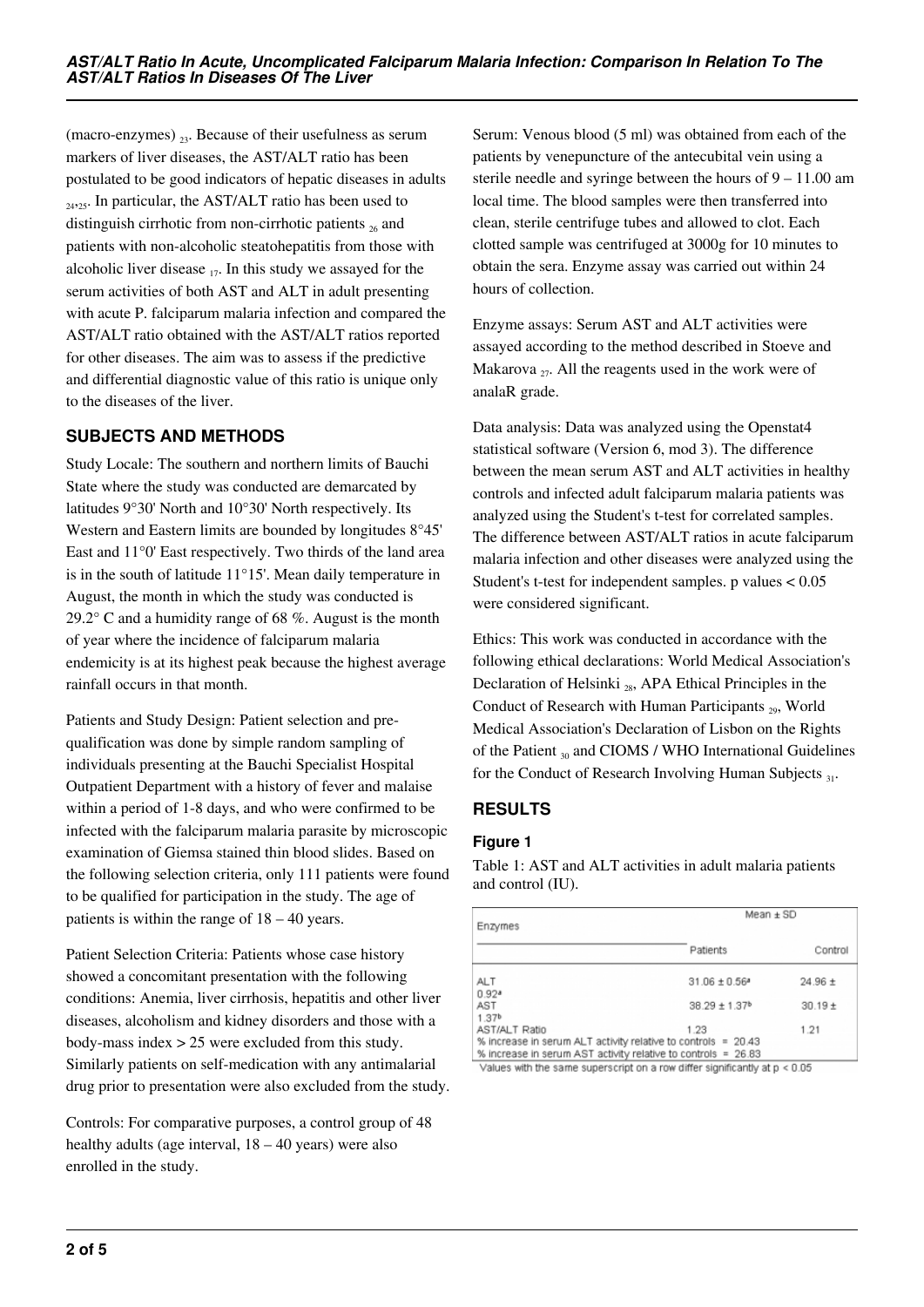## **Figure 2**

Table 2: Relative AST/ALT Ratios in acute malaria infection and some selected diseases.

| Diseases<br>REFERENCE                                               | AST/ALT Ratio     |  |
|---------------------------------------------------------------------|-------------------|--|
| Acute falcioarum malaria infection                                  | 1.22a             |  |
| Alcoholic liver disease<br>17                                       | 2.60 <sup>b</sup> |  |
| Non-alcoholic steatohepatitis<br>17                                 | $0.90^\circ$      |  |
| Chronic hepatitis C infection<br>26                                 | 0.99 <sup>d</sup> |  |
| <b>Hepatitis B</b><br>32                                            | $0.80*$           |  |
| Cirrhosis<br>33                                                     | 0.93 <sup>t</sup> |  |
| P. Wyax infection<br>34                                             | $0.90$ *          |  |
| a-b, a-c, a-d, a-e, a-f, a-g (Differences significant at p = 0.003) |                   |  |

The normal healthy reference values for both aspartate and alanine aminotransferases in the selected study locale are as follows:  $30.19 \pm 1.37$  IU (AST) and  $24.96 \pm 0.92$  IU (ALT), table 1. ALT and AST values in acute falciparum malaria infection were found to be as follows:  $31.06 \pm 0.58$  IU and  $38.29 \pm 1.37$  IU respectively as shown in table 1. Relative to the healthy reference values, the activities of both ALT and AST were found to be significantly higher in acute falciparum malaria patients,  $p < 0.05$ . These values represent 20.43 % and 26.83 % increases in the serum activities of ALT and AST respectively. Table 2 shows the AST/ALT ratios in acute falciparum malaria patients and other disease conditions. The AST/ALT ratio of 1.22 in malaria patients is significantly higher than the AST/ALT ratio in all the other diseases except alcoholic liver disease, P < 0.05, which has the highest AST/ALT ratio.

## **DISCUSSION**

The normal, healthy values for serum AST and ALT as reported by Pratt and  $Kaplan_7$  and later supported by Prati et al., 35are in the range of less than 30-40 U per liter. These values are above the normal range obtained in our study as shown in table 1. The differences in the normal, healthy ranges are not unexpected. This is because the normal, healthy ranges differ from one laboratory to another $_7$ . The possible reasons for such variations include environmental, nutritional status and anthropometric indices  $_{36}$ . Acute P falciparum malaria infection is the leading cause of death and disability, particularly in tropical Africa. The pathogenesis of this parasitic infection involves the liver stage where infective sporozoites invade and multiply in the hepatocytes and an erythrocytic stage where merozoites cause the destruction of infected red blood cells prior to their differentiation into male and female gametocytes  $_{37,38}$ . Since

both the liver and erythrocytes are rich sources of AST and ALT, the activities of the invading P falciparum parasites in these organs/tissues can lead to damage to the membranes of these organs/tissues and the consequent release of AST and ALT, resulting in the observed increase in the serum activities of these enzymes. The lower AST/ALT ratio observed in P. vivax infection is a reflection of the differences in the degree of pathogenesis between vivax and falciparum malaria infection. It is also suggestive that parasite activities in P. vivax infection is associated with a lesser degree of hepatocytes and red cell damage and a confirmation that falciparum malaria is the most lethal of all the human malaria parasites. In relation to alcoholic liver disease, the AST/ALT ratio in falciparum malaria infection is significantly lower.

This is not an unexpected finding since alcohol consumption has a more damaging effect on centriportal liver cells which are rich in AST. In addition, this high AST/ALT ratio in alcoholic liver disease is a reflection of the low serum activity of ALT in patients with this disease  $_{12}$ . The comparatively low AST/ALT ratios in the other disease can be explained by the differences in the etiologies of these conditions relative to that of falciparum malaria infection. Considering earlier reports which indicates that an AST/ALT ratio  $>$  or  $=$  1 is unique and indicative of cirrhosis  $_{25,26}$ , the finding of an AST/ALT ratio > 1 in acute P. falciparum malaria infection is a justification that changes in AST/ALT ratios in disease should be interpreted with caution, particularly in malaria-endemic areas. This is more so since there is no unanimity in the predictive value of AST/ALT ratio in cirrhosis  $_{39,40}$ . Furthermore, the interpretation of an AST/ALT ratio in a tropical setting where falciparum infection is endemic could be indicative of malaria infection not cirrhosis.

## **CORRESPONDENCE TO**

Ibrahim Hassan Garba EMAIL: ihgarba2002@yahoo.com Telephone: 0804-5252-720

#### **References**

1. Huncrantz R. Galuman H. Lindberg G. Nilsson LH. Liver investigation in 149 asymptomatic patients with moderately elevated activities of serum aminotransferases. Scand J Gastroentrol 1986; 21: 109-113

2. Watazu Y. Uji Y. Suguichi H. Okabe KH. Murao S. New automated measurement of mitochondrial aspartate aminotransferase with use of protease 401. Clin Chem 1990; 3: 687-689

3. Grostadt M. Rej R. Huseby NE. Mitochondrial aspartate aminotransferase determined by Fast-Protein liquid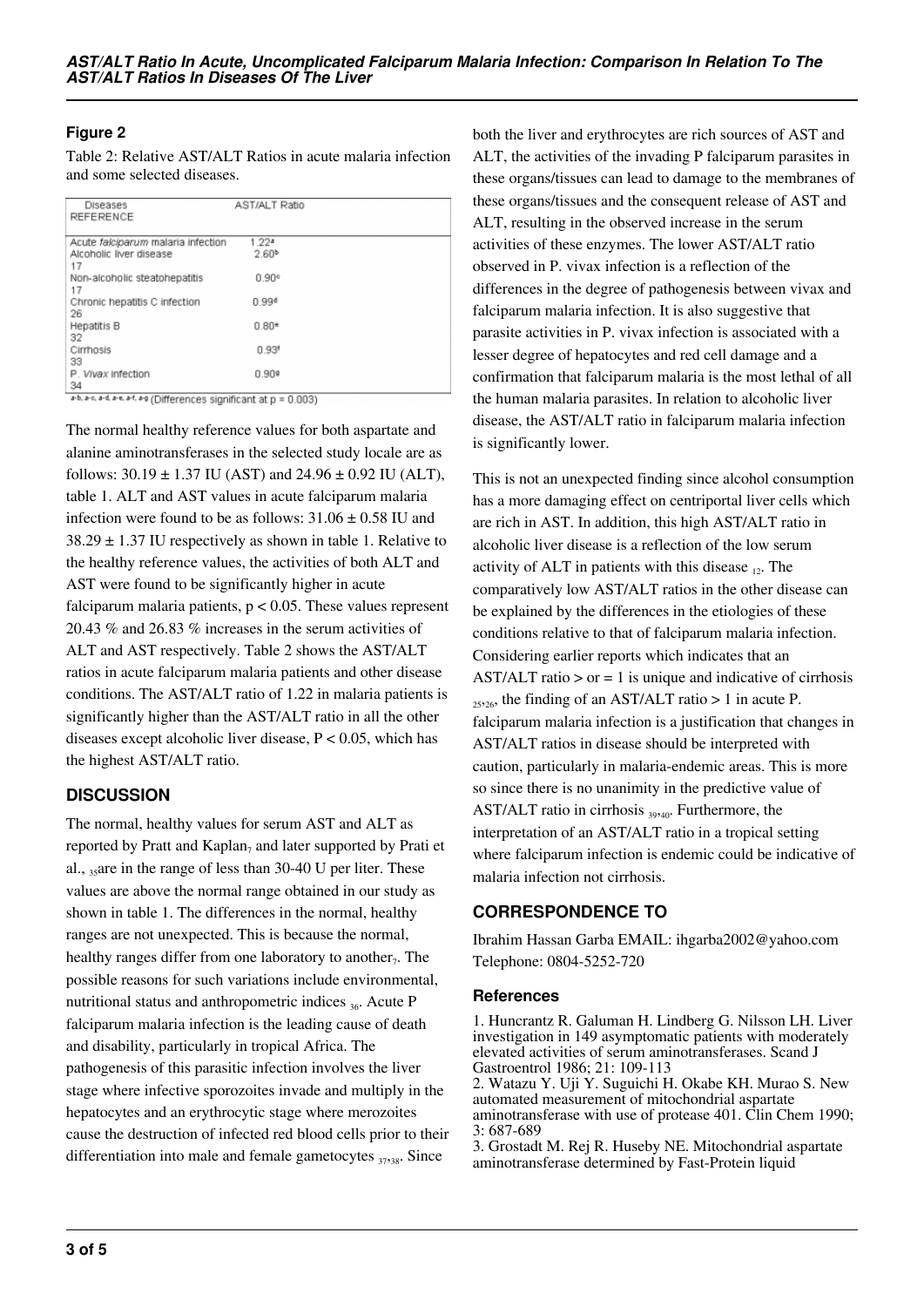chromatography. Clin Chem 1980; 36: 348-350 4. Calbreath D F. Clinical Chemistry. Philadelphia, W.B. Saunders Company. 1992; 468p

5. Ono K. Ono T. Matsumata T. The pathogenesis of decreased aspartate aminotransferase and alanine aminotransferase activity in the plasma of hemodialysis patients: the role of vitamin B6 deficiency. Clin Nephrol 1995; 43: 405-408.

6. Sherman KE. Alanine aminotransferase in clinical practice. A review. Arch Intern Med 1991; 151:260-265 7. Pratt DS, Kaplan MM. Evaluation of abnormal liverenzyme results in asymptomatic patients. NEJM 2000; 1266-1271

8. Schiff ER. De Medina M. Kahn RS. New perspectives in the diagnosis of Hepatitis C. Semin Liver Dis 1999; 19: Suppl 1: 3-15

9. Jensen D, Dickerson DD, Linderman MA, Kessler H. Serum alanine aminotransferase levels and prevalence of hepatitis A, B and Delta in outpatients. Arch Intern Med 1987; 147: 1734-1737

10. Rosenthal P, Haight M. Aminotransferase as a prognostic index in infants with liver disease. Clin Chem 1989; 36: 346 -348.

11. Carrion-matinez M, Barber B, Pazole SP. On the determination of aspartate aminotransferase. Biochim Biophys Acta 1977; 4: 382

12. Cohen JA, Kaplan MM. The SGOT/SGPT ratio - an indicator of alcoholic liver disease. Dig Dis Sci 1979; 24:835-838

13. Diehl AM, Goodman Z, Ishak KG. Alcohol-like liver disease in non-alcoholics: a clinical and histologic comparison with alcohol-induced liver injury. Gastroenterol 1988; 95: 1056-1062.

14. Czaja AJ, Natural history, clinical features, and treatment of autoimmune hepatitis. Semin Liver Dis 1984; 4: 1-12. 15. Krawitt EL. Autoimmune hepatitis. NEJM 1996; 334: 897-903.

16. Bacon BR, Farahvash MJ, Janney CG, Newschwander-Tetri BA. Non-alcoholic steatohepatitis: an expanded clinical entity. Gastroenterol 1994; 107:1103-1109.

17. Sorbi D, Boynton J, Lindor KD. The ratio of aspartate amino-transferase to alanine aminotransferase: Potential value in differentiating non- alcoholic steatohepatitis from alcoholic liver disease. Am J Gastroenterol 1999: 94: 1018-22

18. Powell LW, George DK, McDonnel SM, Kowdley KV. Diagnosis of hemochromatosis. Ann Intern Med 1998; 129: 925-931.

19. Zamora S, Adams C, Butzner JD, Machida H, Scott RB. Elevated aminotransferase activity as an indicator of muscular dystrophy: case reports and review of the literature. Can J Gastroenterol 1996; 10: 389-393.

20. Kamath BM, Dhawan A, Mieli-Vergani G. Raised serum transaminases: not always liver disease. Arch Dis Child 2000; 82: 266

21. Kundrotas LW, Clement DJ. Serum alanine aminotransferase (ALT) elevation in asymptomatic US Air Force basic trainee blood donors. Dig Dis Sci 1993; 38: 2145-2150.

22. Burns CJ, Boswell JM, Olsen GW. Liver enzyme activity and body-mass index. J Occup Environ Med 1996; 38: 1248-1252.

23. Buffet C, Corrriat A, Soni T, Pelletier G, Lemonier A, Etienne JP. (1987) Macroaspartate aminotransferase:

Unusual cause of increased serum aspartate aminotransferase activity. Dig Dis Sci 1987; 32:1059-1060.

24. Rosenthal P. Haight M. Aminotransferase as a prognostic index in infants with liver disease. Clin Chem 1989; 36: 346 -348.

25. Sheth SG, Flamm SL, Gordon FD, Chopra S. AST/ALT ratio predicts cirrhosis in patients with chronic hepatitis C virus infection. Am J Gastroenterol 1998; 93: 44-48. 26. Park GJ, Lin BP, Ngu DB, Katelaris PH. Aspartate aminotransferase: alanine aminotransferase ratio in chronic hepatitis C infection: is it a useful predictor of cirrhosis? J Gastroenterol Hepatol 2000; 15: 386-390.

27. Strove EA, Makarova VG. Laboratory Manual in Biochemistry. Moscow. MIR Publishers. 1989; 234p 28. World Medical Association's Declaration of Helsinki. Recommendations Guiding Physicians in Biomedical Research Involving Human Subjects. Adopted by the 18th World Medical Assembly, Helsinki; Finland, June1964 and amended by the 48th General Assembly, Somerset West, Republic of South Africa, October 1996

29. American Psychological Association (APA). Committee for the Protectionof Human Participants in Research . Ethical Principles in the Conduct of Research with Human Participants. American Psychological

Association,Washington D.C. 1982.

30. World Medical Association. Declaration on the Rights of the Patient, Amended by the 43rd General Assembly, Bali, Indonesia. 1995.

31. Council of International Organization of Medical Sciences / World HealthOrganization (CIOMS/WHO). International Ethical Guidelines for Biomedical Research Involving Human Subjects. Geneva, Switzerland.1993. 32. Park JH, Park CK, Kim ES, Park SY, Jo CM, Tak WY, Kweon YO, Kim SK, Choi YW. The diagnostic value of serum hyaluronic acid, 7S domain of type IV collagen and AST/ALT ratio as markers of hepatic fibrosis in chronic hepatitis B and Cirrhosis patients. Taehan Kan Hakkoe Chi 2003; 9: 79-88.

33. Reedy DW, Loo AT, Levine RA. AST/ALT ratio > or = 1 is not diagnostic of cirrhosis in patients with chronic hepatitis C. Dig Dis Sci 1998; 43: 215 - 219

34. Kochar DK, Visnal S, Singh N, Kochar SK, Kumar VS, Das A. Plasmodium vivax malaria. Emerg Infect Dis 2005; 11:132-134.

35. Prati D, Taioli E, Zanella A, et al. Updated definitions of healthy ranges for serum alanine aminotransferase levels. Ann Intern Med 2002; 137: 1-9.

36. Piton A, Poynard T, Imbert-Bismut F, et al. Factors associated with serum Alanine transaminase activity in healthy subjects: consequences for the definition of normal values, for selection of blood donors, and for patients with chronic hepatitis C. Hepatology 1998; 27: 1213-1219.

37. Miller LH, Baruch DI, Marsh K, Doumbo OK. The pathogenic basis of malaria. Nature 2002; 415: 673 - 679. 38. Sinden RE. The biology of plasmodium in the mosquito. Experientia 1984; 40:1330 - 1343.

39. Pohl A, Behling C, Olivier D, Kilani M, Momson P, Hassanein T. Serum Aminotransferase levels and platelet count as predictor of degree of fibrosis in chronic hepatitis C patients. Am J Gastroenterol 2001; 11: 3053-3055.

40. Imperiale TF, Said AT, Cummings OW, Born LJ. Need for validation of clinical decision aids: use of the AST/ALT ratio in predicting cirrhosis in chronic hepatitis C. Am J Gastroenterol 2001; 3: 918-919.